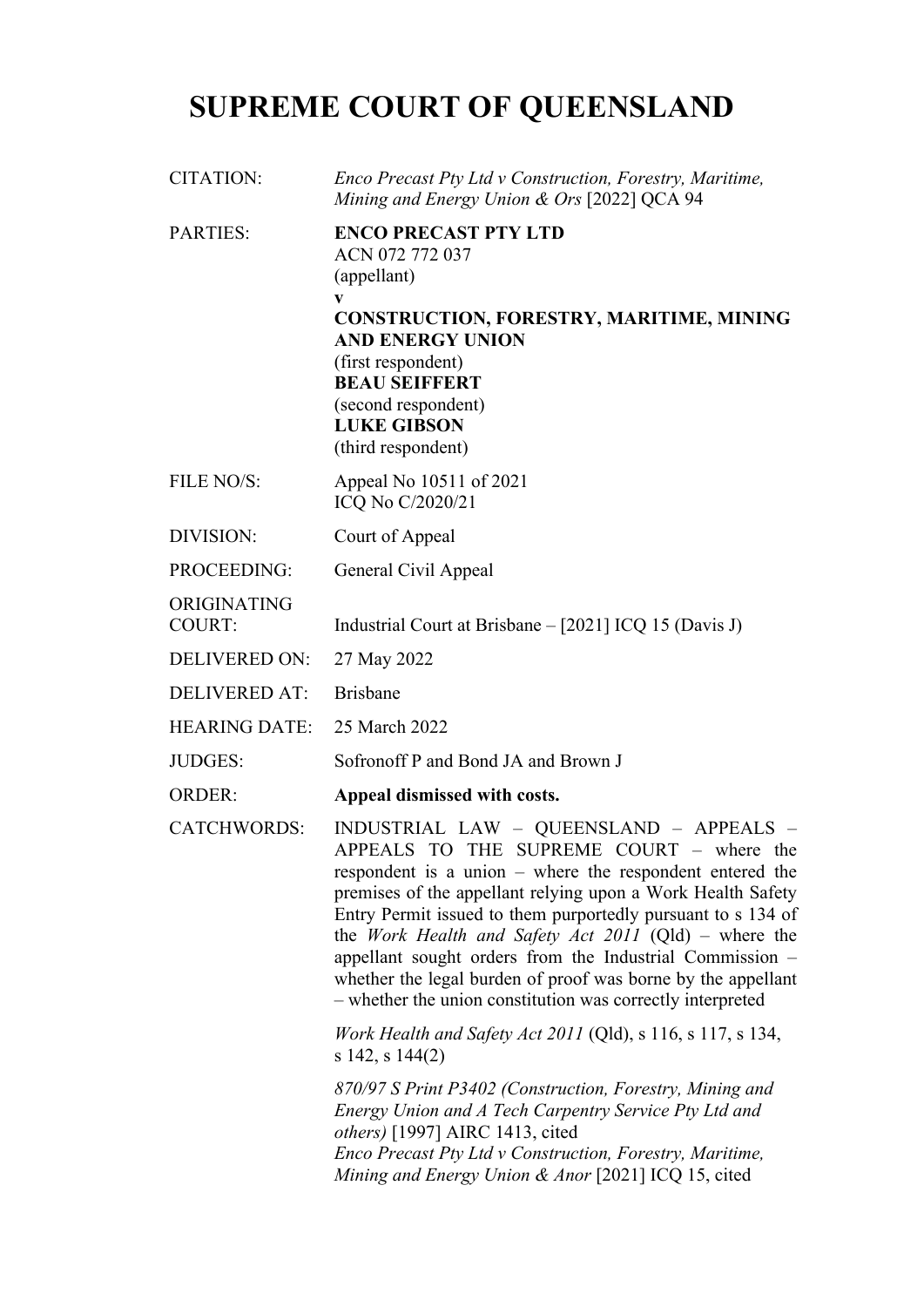|                 | Enco Precast Pty Ltd v Construction, Forestry, Maritime,<br>Mining and Energy Union [2020] QIRC 188, cited |
|-----------------|------------------------------------------------------------------------------------------------------------|
|                 | Rescrete Industries Pty Ltd v Jones (1998) 86 IR 269, cited                                                |
|                 | State of Queensland v Together Queensland [2014] 1 Qd R 257;                                               |
|                 | [2012] QCA 353, considered                                                                                 |
|                 | Waterside Workers' Federation of Australia v JW Alexander                                                  |
|                 | Ltd (1918) 25 CLR 434; [1918] HCA 56, cited                                                                |
| <b>COUNSEL:</b> | J Murdoch QC, with T A Spence, for the appellant<br>W L Friend QC, with C A Massy, for the respondent      |

SOLICITORS: Hopgood Ganin Lawyers for the appellant Hall Payne Lawyers for the respondent

- [1] **SOFRONOFF P:** On 3 September 2019 two officers of the Construction, Forestry, Maritime, Mining and Energy Union, who are the respondents to this appeal, attempted to enter the premises of the appellant, Enco Precast Pty Ltd, relying upon a Work Health Safety Entry Permit issued to them purportedly pursuant to s 134 of the *Work Health and Safety Act 2011* (Qld) (the Act)*.* Section 117 of the Act confers upon the holder of a valid permit a right to enter a workplace for the purpose of inquiring into a suspected contravention of the Act. The General Manager of the appellant, Mr James, who was present when the respondents attempted to enter the appellant's premises, refused to let them enter.<sup>1</sup> Mr James raised two objections to the validity of the permits but only one of these remains relevant to this appeal.
- [2] It is not necessary to detail what happened on 3 September 2019. It is enough, in order to determine this appeal, to say that the respondents did not gain entry on that day. They returned on the following day with a fresh permit.<sup>2</sup> Mr James refused entry once more. The appellant immediately applied to the Industrial Commission for an injunction to restrain further attempts by the respondents to enter the appellant's premises. That application was dismissed on that day.<sup>3</sup>
- [3] The respondents persisted. They returned on 5 September 2019, bearing yet another fresh permit. Once more Mr James refused them entry. He then relented and allowed the respondents to come onto the premises to perform an inspection.<sup>4</sup>
- [4] About a week later, the appellant commenced new proceedings before the Industrial Commission. The contested entry and inspection having been carried out, the appellant now sought the following orders:<sup>5</sup>

"The Applicant seeks the following orders pursuant to s 142(e) of the Work Health and Safety Act 2011:

1. (a) That the Notices of Entry of the Second and Third Respondents dated 3 September 2019 were invalid and of no force and effect for the purposes of the *Work Health and Safety Act 201l*; and

<sup>1</sup> *Enco Precast Pty Ltd v Construction, Forestry, Maritime, Mining and Energy Union & Anor* [2021] ICQ 15 at [16].

 $\overline{2}$ Ibid at [17].

<sup>3</sup> Ibid at [20].

<sup>4</sup> Ibid at [21], [24].

<sup>5</sup> Supra at [25].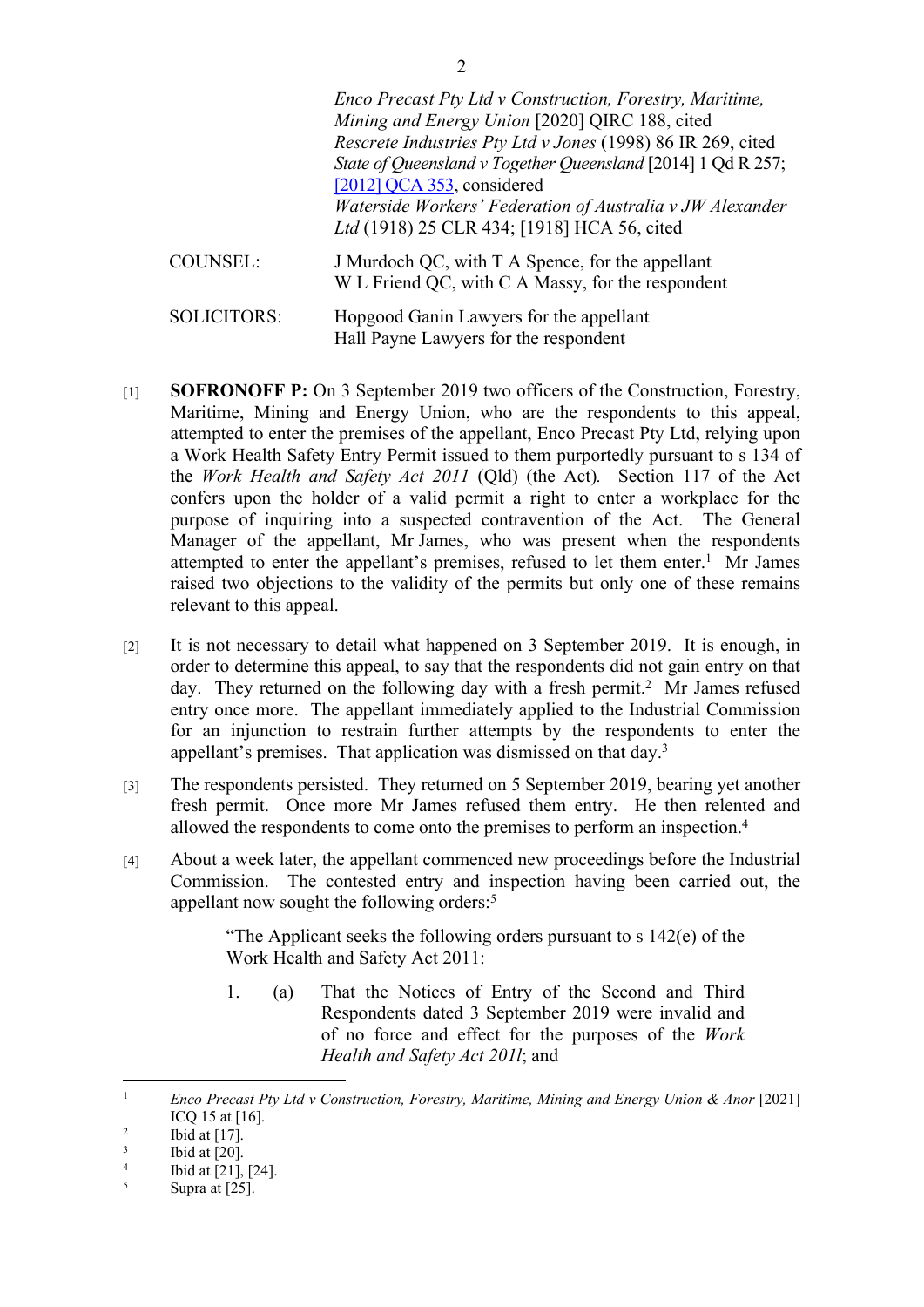- (b) That the Second and Third Respondents were not entitled to enter the Enco precast facility at 73 Counihan Road, Seventeen Mile Rocks, in accordance with section 117 of the Act on 3 September 2019.
- 2. (a) That the Notices of Entry of the Second and Third Respondents dated 4 September 2019 were invalid and of no force and effect for the purposes of the Work health and Safety Act 2011; and
	- (b) That the Second and Third Respondents were not entitled to enter the Enco precast facility at 73 Counihan Road, Seventeen Mile Rocks, in accordance with section 117 of the Act on 4 September 2019.
- 3. (a) That the Notices of Entry of the Third, Fourth, Fifth and Sixth Respondent dated *5* September 2019 were invalid and of no force and effect for the purposes of the *Work Health and Safety Act 2011*; and
	- (b) That the Third, Fourth, Fifth and Sixth respondent were not entitled to enter the Enco precast facility at 73 Counihan Road, Seventeen Mile Rocks, in accordance with section 117 of the Act on *5* September 2019.
- 4. That for the purpose of the *Work Health and Safety Act 2011*  the First Respondent is not entitled to represent the industrial interests of any worker employed by the Applicant at Enco precast facility at 73 Counihan Road, Seven Mile Rocks.
- 5. Any other order the Commission determines appropriate."
- [5] That application invoked the jurisdiction conferred upon the Commission by s 142 of the Act, which provides:
	- "(1) The commission may deal with a dispute about the exercise or purported exercise by a WHS entry permit holder of a right of entry under this Act (including a dispute about whether a request under section 128 is reasonable).
	- (2) The commission may deal with the dispute in any way it thinks fit, including by means of mediation, conciliation or arbitration.
	- (3) If the commission deals with the dispute by arbitration, it may make 1 or more of the following orders—
		- (a) an order imposing conditions on a WHS entry permit;
		- (b) an order suspending a WHS entry permit;
		- (c) an order revoking a WHS entry permit;
		- (d) an order about the future issue of WHS entry permits to 1 or more persons;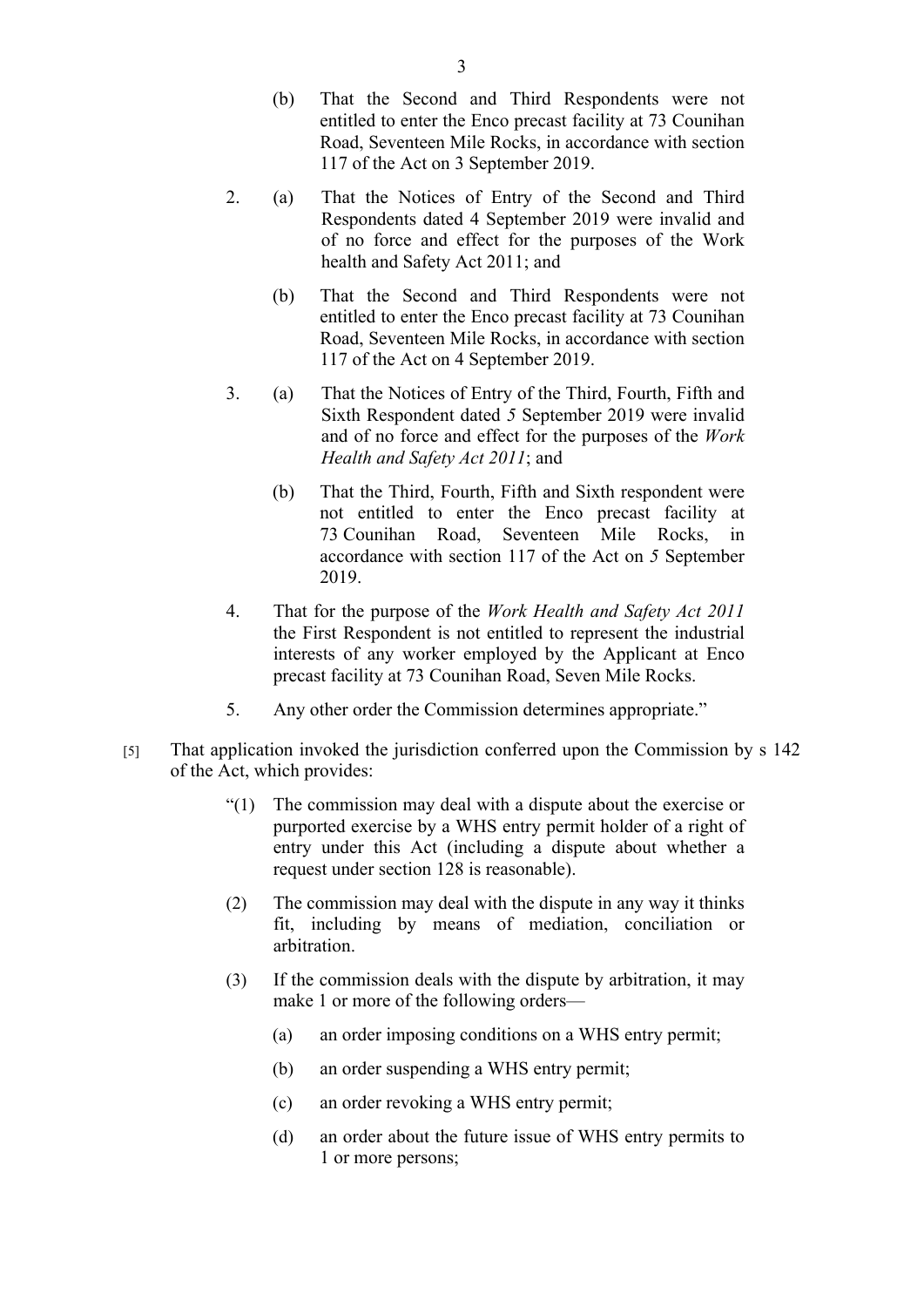- (e) any other order it considers appropriate.
- (4) The commission may deal with the dispute—
	- (a) on its own initiative; or
	- (b) on application by any of the following to whom the dispute relates—
		- (i) a WHS entry permit holder;
		- (ii) the relevant union;
		- (iii) the relevant person conducting a business or undertaking;
		- (iv) any other person in relation to whom the WHS entry permit holder has exercised or purported to exercise the right of entry;
		- (v) any other person affected by the exercise or purported exercise of the right of entry by a WHS entry permit holder;
		- (vi) the regulator.
- (5) In dealing with a dispute, the commission must not confer any rights on the WHS entry permit holder that are additional to, or inconsistent with, rights exercisable by the WHS entry permit holder under this part.
- (6) A person dissatisfied with the decision of the commission may appeal under the *Industrial Relations Act 2016*, chapter 11, part 6."
- [6] Relevantly, the appellant submitted to the Commission that the entry permits issued on three successive days were all invalid because the Union did not represent any worker employed at the appellant's premises and nor could it do so because none of the workers were engaged in work of the kind covered by the Union.<sup>6</sup>
- [7] Commissioner Hartigan presided at a trial that lasted for three days.<sup>7</sup> The appellant called three employees as witnesses and also called an expert engineer.<sup>8</sup> The respondents called six Union officers or employees.<sup>9</sup>
- [8] As Commissioner Hartigan recorded in her reasons, the appellant contended that there were no "relevant workers" at the premises.<sup>10</sup> Section 116 of the Act defines the expression "relevant worker" to mean, relevantly, a worker who is a member, or who is eligible to be a member, of the Union and who works at the workplace. The appellant argued that none of its workers fell within that definition.
- [9] There were two bases of eligibility for membership that emerged as contentious. First, there was Rule  $2(A)(A)(1)(i)$  of the eligibility rules. That rule provided, relevantly, as follows:

<sup>6</sup>  $\frac{6}{7}$  Supra at [52].

<sup>7</sup> *Enco Precast Pty Ltd v Construction, Forestry, Maritime, Mining and Energy Union* [2020] QIRC 188.

<sup>8</sup> Ibid at [38]-[39].

<sup>9</sup> <sup>9</sup> Ibid at [40].<br><sup>10</sup> Ibid at [164]

Ibid at [164].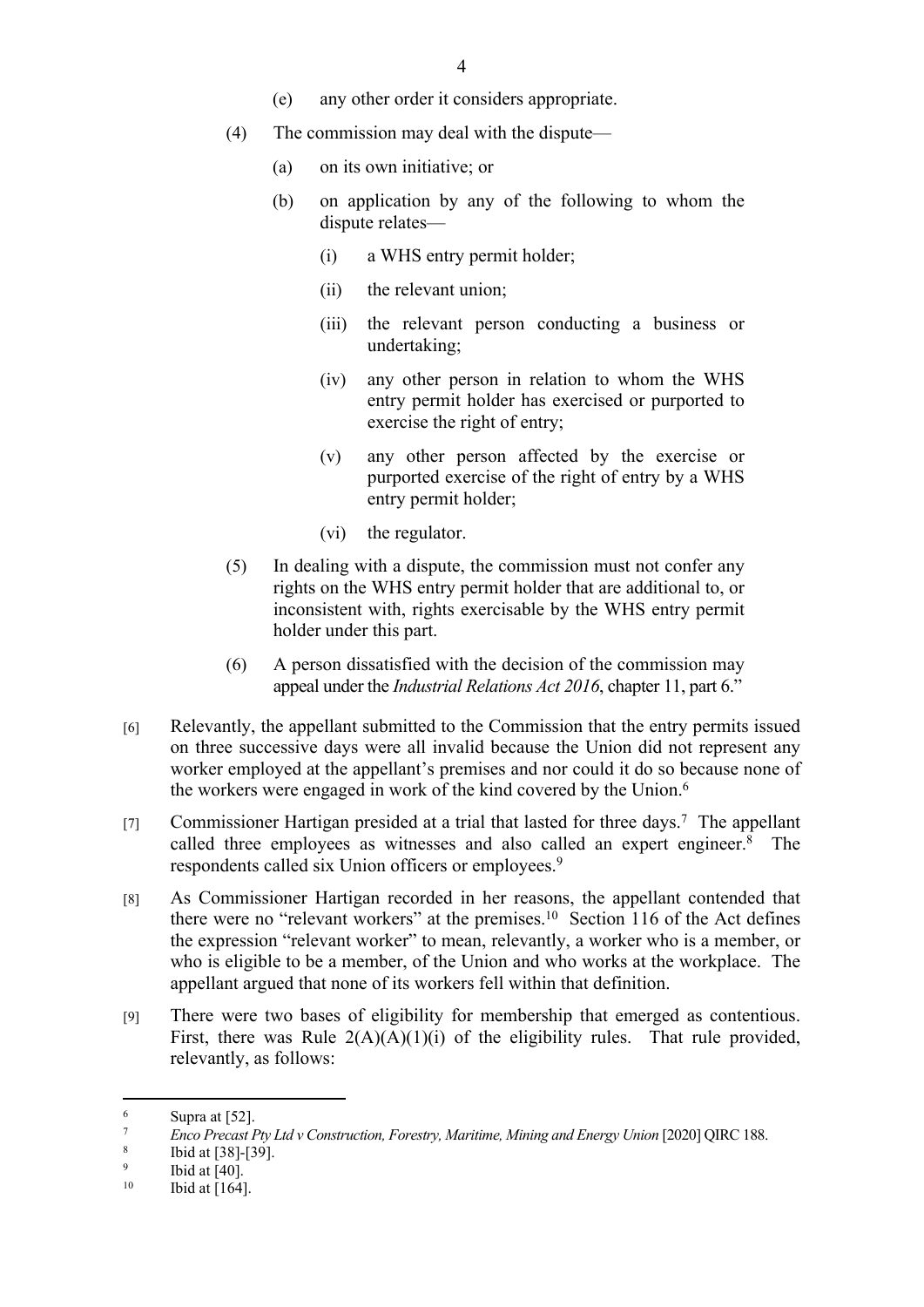- $\mathcal{L}(A)(A)$  The following unlimited number of persons, whether male or female, are eligible to be members of the Union.
	- (1) employed in, usually employed in or qualified to be and desirous of being employed in or seeking to be employed in or in connection with the industry or industries, and/or occupations, and/or calling, and/or vocations and/or industrial pursuits  $of -$

and/or

(2) who, otherwise than as employees or employers, follow an occupation in or in connection with the industry or industries of:

and/or

- (3) who, otherwise than as employees or employers, are engaged in the industrial pursuit or pursuits of:
	- (i) … stonemasons, marble masons, polishers, machinists, sawyers and all other persons engaged in the dressing and preparation and/or erection of stone, marble or slate also those engaged in the preparation and/or erection of terrazzo or similar compositions …"
- [10] The parties referred to this rule as the "Terrazzo Rule".
- [11] Second, there was "The FEDFA Rule". It is unnecessary to recite this lengthy rule. It is enough to say, as Commissioner Hartigan summarised it, that there were four categories of work that, if performed by a worker at the site, could render that worker eligible to be a member of the Union.<sup>11</sup>
- [12] In the result, Commissioner Hartigan found that there were workers on site who were eligible under the Terrazzo Rule but that, upon the evidence before her, she could not be satisfied whether any workers at the site were doing work of a kind that made them eligible to join the Union under the FEDFA Rule.<sup>12</sup>
- [13] Accordingly, Commissioner Hartigan was not satisfied that the permits were invalid and dismissed the application.<sup>13</sup>
- [14] The appellant appealed to the Industrial Court. On that appeal, the appellant challenged Commissioner Hartigan's construction of the Terrazzo Rule and contended that her Honour ought not have concluded that any worker satisfied the eligibility criterion in that rule. The appellant also contended that the

<sup>&</sup>lt;sup>11</sup> Ibid at [217]; These were operation of a bobcat skid-steer, the work of boiler attendants, the operation of gantry cranes and the operation of hydraulic pumps for the purpose of prestressing process.

 $12$  Ibid at [215], [248], [295].

<sup>13</sup> Her Honour found against the appellant on the other ground relied upon to establish invalidity. That ground is not material to this appeal.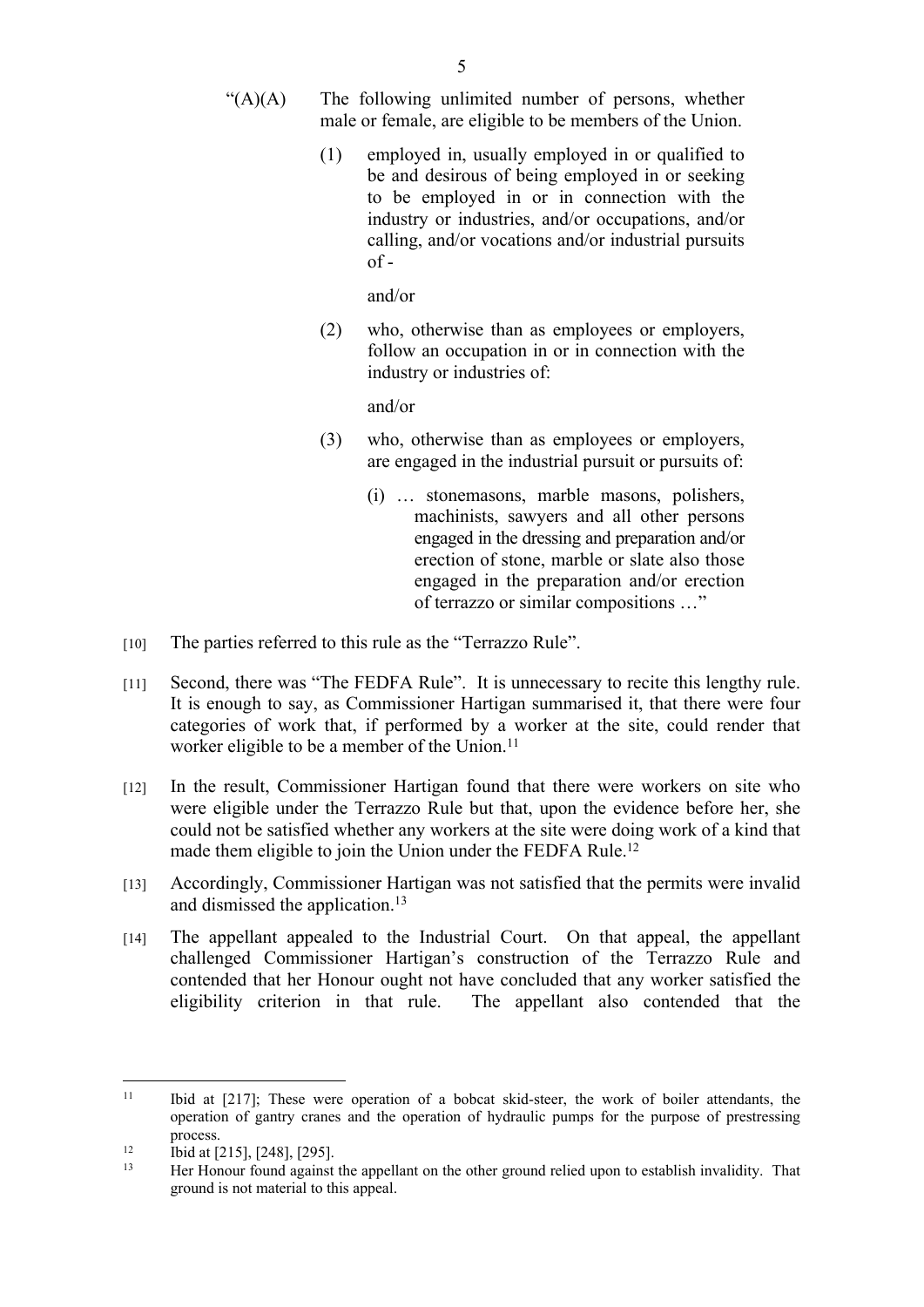Commissioner was wrong in concluding that the appellant bore an onus to prove that no worker on the site was eligible under the FEDFA Rule.<sup>14</sup>

- [15] President Davis dismissed the appeal.<sup>15</sup> The appellant now appeals to the Court of Appeal upon two grounds which can be summarised as follows:
	- (a) President Davis, like Commissioner Hartigan, was wrong in concluding that the Terrazzo Rule covered some of the appellant's workers; and
	- (b) President Davis, like Commissioner Hartigan, was wrong in concluding that the appellant bore the onus of proving that none of its workers were eligible under the FEDFA Rule.
- [16] A decision that President Davis was wrong about the meaning of the Terrazzo Rule would not lead to a determination of the case. It would still be necessary to decide whether the failure of the appellant to prove as part of its case that the FEDFA Rule did not apply to any workers on the site should have led to the dismissal of the proceedings. That is why the appellant has put forward the question of onus of proof as an issue.
- [17] As Mr Friend QC, who appeared with Mr Massy for the respondents, correctly submitted, logically it follows that the first question that has to be decided is whether, the appellant bore the onus of proving its entitlement to that order. If the appellant bore the onus, then it failed to prove its entitlement to the order because it failed to prove that no eligible worker was working on the site. Accordingly, the appeal to the Industrial Court was rightly dismissed.
- [18] In general, it is the rule that the party who asserts a conclusion must prove the facts that lead to that conclusion.<sup>16</sup> Courts and tribunals do not make orders affecting persons just for the asking; *something* must be shown to move the court or tribunal to exercise its jurisdiction to make an order to bind another person. Hence the old maxim "He who moves, proves".
- [19] This was a case that was conducted without pleadings. Had there been pleadings, it would have been insufficient for the appellant to allege simply that the respondents had asserted a right to enter the appellant's premises but that the permits upon which they relied for their right of entry were invalid. The appellant would have had to plead the actual basis for that conclusion of law.
- [20] The Commission has a wide power under s 142(3) of the Act to make such order as it considers appropriate to determine a dispute about a purported exercise of a right of entry under a permit. Before the Commission could make an order, it would have to be satisfied that valid grounds existed to make a particular order. That would require the Commission to be satisfied that relevant facts exist that raise the discretion conferred by s 142(3) and that relevant facts also existed that would justify the exercise of the discretion that has arisen. According to long established principle, it would have been necessary for the appellant, as the party attempting to invoke the Commission's jurisdiction to exercise the discretion in the appellant's

<sup>&</sup>lt;sup>14</sup> The appellant also raised other grounds, but they are no longer relevant.<br><sup>15</sup> Supra at [148]

<sup>&</sup>lt;sup>15</sup> Supra at  $[148]$ .

<sup>16</sup> *Ei qui affirmat non ei qui negat incumbit probatio.* See *Currie v Dempsey* [1967] 2 NSWR 532; *Joseph Constantine Steamship Line Ltd v Imperial Smelting Corporation Ltd* [1942] AC 154 at 174.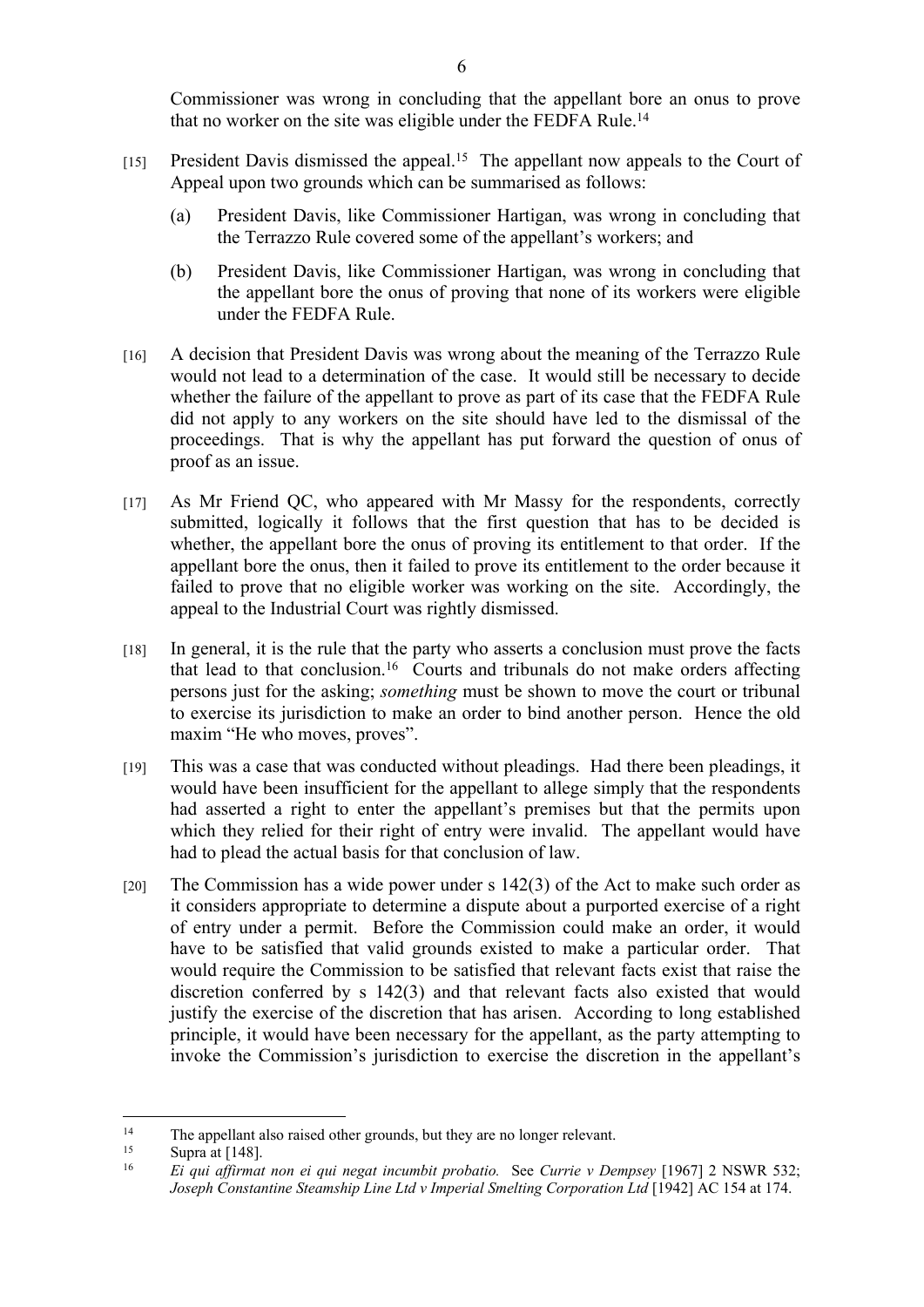favour, to allege, and to prove, the requisite facts, proof of which would satisfy the Commission that the order sought by the appellant should be made.

- [21] The position would have been otherwise if the respondents, seeking to enforce their right of entry, had sought to invoke the Commission's jurisdiction to compel the appellant to permit entry. In that case, the respondents would have had to allege, and then prove, the facts which they said justified the Commission's exercise of its discretion to make the order compelling the appellant to submit to the respondents' right of entry.
- [22] There is nothing novel in this.
- [23] Mr Murdoch QC and Mr Spence, who appeared for the appellant, relied on several cases which, they submitted, were authority for the proposition that in proceedings for an order under s 142(3) of the Act an applicant bore no onus of proof.
- [24] One of the cases was *Construction, Forestry, Mining & Energy Union v A Tech Carpentry Service Pty Ltd*. <sup>17</sup> The appellant relied upon the passage that is underlined and in bold in the quotation following:

"**Some qualifications must always attach to the use of notion of onus of proof in Commission proceedings. The basis for the Commission's exercise of power is that it be satisfied as to the existence of particular facts or situations.** However the passage we have quoted indicates that the union, as the party having the carriage of the notification of a dispute, bears the risk of any failure to satisfy the Commission about the existence of any fact or state of affairs on which the Commission must be satisfied if it is to exercise jurisdiction."

[25] The passage to which reference was made in that case was from a decision of the Australian Industrial Relations Commission<sup>18</sup> in which the following appeared:

> "In the Commission, the onus of establishing authority to serve a log of claims rests with a union asserting the existence of an industrial dispute by reasons of the employers' non-compliance with the log."

[26] Another case relied upon by the appellant is *State of Queensland v Together Queensland*. <sup>19</sup> In its written outline the appellant cited the part that is underlined and in bold below:

> "No one can foresee for any appreciable period the legislative requirements of industrial peace in any one industry, much less in all industries of the Commonwealth which are common to more than one State. Any attempt at detailed regulation, applicable to all industries even if suitable to-day – practically an impossible hypothesis, – would certainly be less suitable a month hence. Nevertheless, it was thought necessary that such disputes should not go uncontrolled but that the control should be exercised only by means of conciliation and arbitration. That is essentially different

<sup>&</sup>lt;sup>17</sup> [1997] AIRC 1413.

<sup>18</sup> *Re Local Government Administration: Contract Labour Dispute* [1996] AIRC 615 at [24].

<sup>19</sup> [2014] 1 Qd R 257, citing *Clyne v East* (1967) 68 SR (NSW) 385 at 401, quoted from *Waterside Workers' Federation of Australia v JW Alexander Ltd* (1918) 25 CLR 434 at 462-463.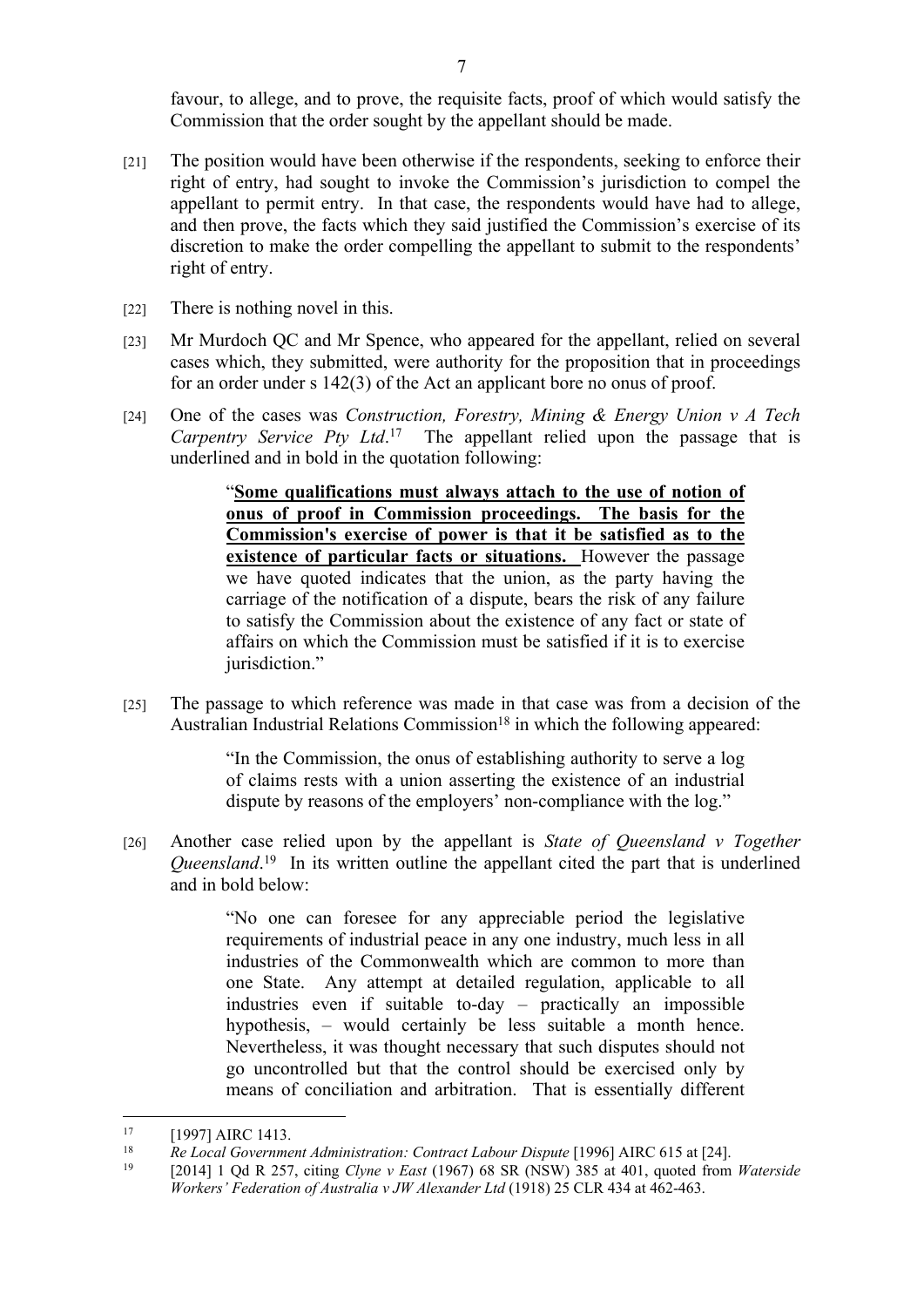from the judicial power. Both of them rest for their ultimate validity and efficacy on the legislative power. Both presuppose a dispute, and a hearing or investigation, and a decision. But the essential difference is that the judicial power is concerned with the ascertainment, declaration and enforcement of the rights and liabilities of the parties as they exist, or are deemed to exist, at the moment the proceedings are instituted;...

**The arbitral function is ancillary to the legislative function, and provides the factum upon which the law operates to create the right or duty. The judicial function is an entirely separate branch, and first ascertains whether the alleged right or duty exists in law, and, if it finds it, then proceeds if necessary to enforce the law.**"

- [27] An industrial dispute is a claim by one of the disputants that existing relations should be altered and a claim by the other that the applicant's claim should not be conceded. It is therefore a claim for new rights. And the duty of the arbitrator is to determine whether the new rights ought to be conceded in whole or in part.<sup>20</sup>
- [28] *Waterside Workers' Federation of Australia v JW Alexander Ltd*<sup>21</sup> was a decision of the High Court that was concerned with the nature of the power conferred upon the Parliament by the Constitution to make laws with respect to "conciliation and arbitration". At the Constitutional Conventions where this provision of the draft Constitution was discussed, the power was understood to involve a power to "fix the rate of wages" or to make an award.<sup>22</sup> That is also the particular meaning that Isaacs and Rich JJ attributed to the expression "conciliation and arbitration", as can be apprehended from the full passage quoted above.
- [29] That is not to say that the Queensland Industrial Commission does not perform judicial and *quasi*-judicial functions. Commissioner Hartigan was not engaged in a proceeding that required her to create new rights. To use the words of Isaacs and Rich JJ, she was "concerned with the ascertainment, declaration and enforcement of the rights and liabilities of the parties as they exist".<sup>23</sup> That was so even though the powers that she was exercising might be described in strict legal terms as the arbitration power conferred upon the Commission by s 142 of the Act.
- [30] It is unnecessary to consider the other cases cited for the appellant's proposition.<sup>24</sup> None of them bear it out.

<sup>20</sup> Appellant's Outline of Submissions at [7]; *Waterside Workers' Federation of Australia v JW Alexander Ltd*, supra at 464 per Isaacs and Rich JJ.

<sup>21</sup> Supra.

<sup>22</sup> *Cf* Quick and Garran, *The Annotated Constitution of the Australian Commonwealth*, (LexisNexis Butterworths Australia, 1<sup>st</sup> ed, 1901) at 647.

<sup>23</sup> *Waterside Workers' Federation of Australia v JW Alexander Ltd* (1918) 25 CLR 434 at 463*.*

<sup>24</sup> *Australian Building and Construction Commissioner v Construction, Forestry, Maritime, Mining and Energy Union (Kiama Aged Care Centre Case)* [2021] FCA 920; *Basic Wage Inquiry 1959* (1959) 91 CAR 680; *Coal & Allied Operations Pty Ltd v Automotive, Food, Metals, Engineering, Printing and Kindred Industries Union of Australia* (1997) 73 IR 311; *870/97 S Print P3402* (*Construction, Forestry, Mining and Energy Union and A Tech Carpentry Service Pty Ltd and others)* [1997] AIRC 1413; *Construction, Forestry, Mining & Energy Union v A Tech Carpentry Service Pty Ltd* (1996) 71 IR 353; *Construction, Forestry, Mining and Energy Union v Ostwald Bros Pty Ltd* [2012] FWA 2484; *O'Connor v Setka* [2020] FCAFC 195; *Queensland Public Service Union of Employees v Queensland Medical Laboratories* (2001) 166 QGIG 64; *R v Aird; Ex parte Australian Workers' Union* (1973) 129 CLR 654; *Ramsay v Menso* [2017] FCCA 1416; *Ramsay v Menso* (2018)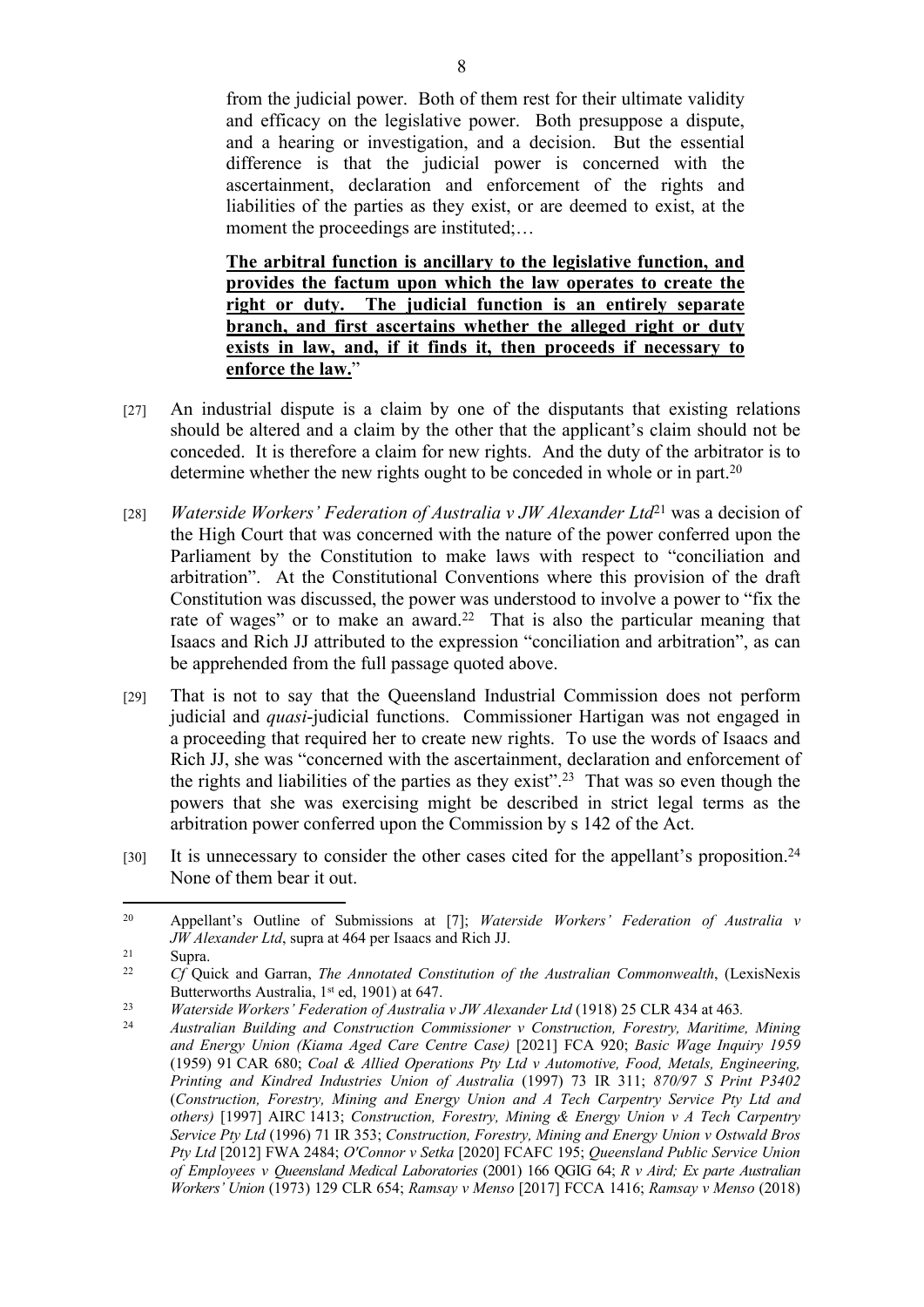- [31] The appellant moved the Commission to make orders declaring the invalidity of the entry permits. For orthodox reasons, the appellant bore the burden of establishing the existence, or non-existence, of the facts that would justify the grant of the orders that it sought.
- [32] Commissioner Hartigan found that the appellant had failed to prove that there were no workers on the site who were eligible to be members of the Union pursuant to the FEDFA Rule, that having been a live issue between the parties.<sup>25</sup> Commissioner Hartigan also found that there were relevant workers on site because some of the workers were eligible to be members of the Union by virtue of the Terrazzo Rule.<sup>26</sup> On that footing she dismissed the application. Even if her conclusion about the Terrazzo Rule was wrong, the failure by the appellant to establish the nonapplication of the FEDFA Rule meant that it had failed to prove a fact necessary to support the orders that it sought.
- [33] The appellant relied upon the evidential burden of proof that s 144(2) of the Act places upon a defendant charged with the offence of refusing or delaying a person's entry into a workplace in reliance upon an entry permit. That provision cannot assist. It is concerned with a criminal prosecution, in which the whole of the burden of proof lies upon the party asserting a legal conclusion and it merely requires a defendant, who wishes to make an issue about the existence of a reasonable excuse for doing the act charged, to raise that issue in the evidence. The provision is concerned with the evidential burden borne by a defendant, not the legal burden of proof. The present appeal does not concern the evidential burden of proof; it concerns the legal burden of proof.
- [34] The appellant also argued (faintly) that if the Commissioner thought that the evidence was insufficient on a particular point, she should have asked for more evidence. That submission is misconceived. In a proceeding in which parties to an adversarial proceed have prepared for a three-day trial at which they are represented by counsel and solicitors with expertise in the field, it is impossible to accept that the presiding judicial officer has any obligation to shore up the deficient case of one of the parties. A judicial officer who attempted to do so might well be regarded as biased.
- [35] These conclusions are enough to determine this appeal. The appellant invited the Court also to determine the correctness of President Davis' interpretation of the Terrazzo Rule. There are two reasons why I would decline to do so.
- [36] First, a decision on the question is unnecessary.
- [37] Second, the same issue was considered and answered in the same way by the Full Federal Court in *Rescrete Industries Pty Ltd v Jones*. <sup>27</sup> It is arguable that that decision proceeded upon a different basis and that it might be distinguished. If not, in order to determine that issue in favour of the appellant, it would require this

<sup>260</sup> FCR 506; *Rescrete Industries Pty Ltd v Jones* (1998) 86 IR 269; *Regional Express Holdings Limited v Australian Federation of Air Pilots* (2017) 262 CLR 456; *Seiffert v Commissioner of Police* [2021] QCA 170.

<sup>25</sup> *Enco Precast Pty Ltd v Construction, Forestry, Maritime, Mining and Energy Union* [2020] QIRC 188 at [248], [298].

<sup>&</sup>lt;sup>26</sup> Ibid at [213]-[215], [297].

<sup>27</sup> (1998) 86 IR 269.